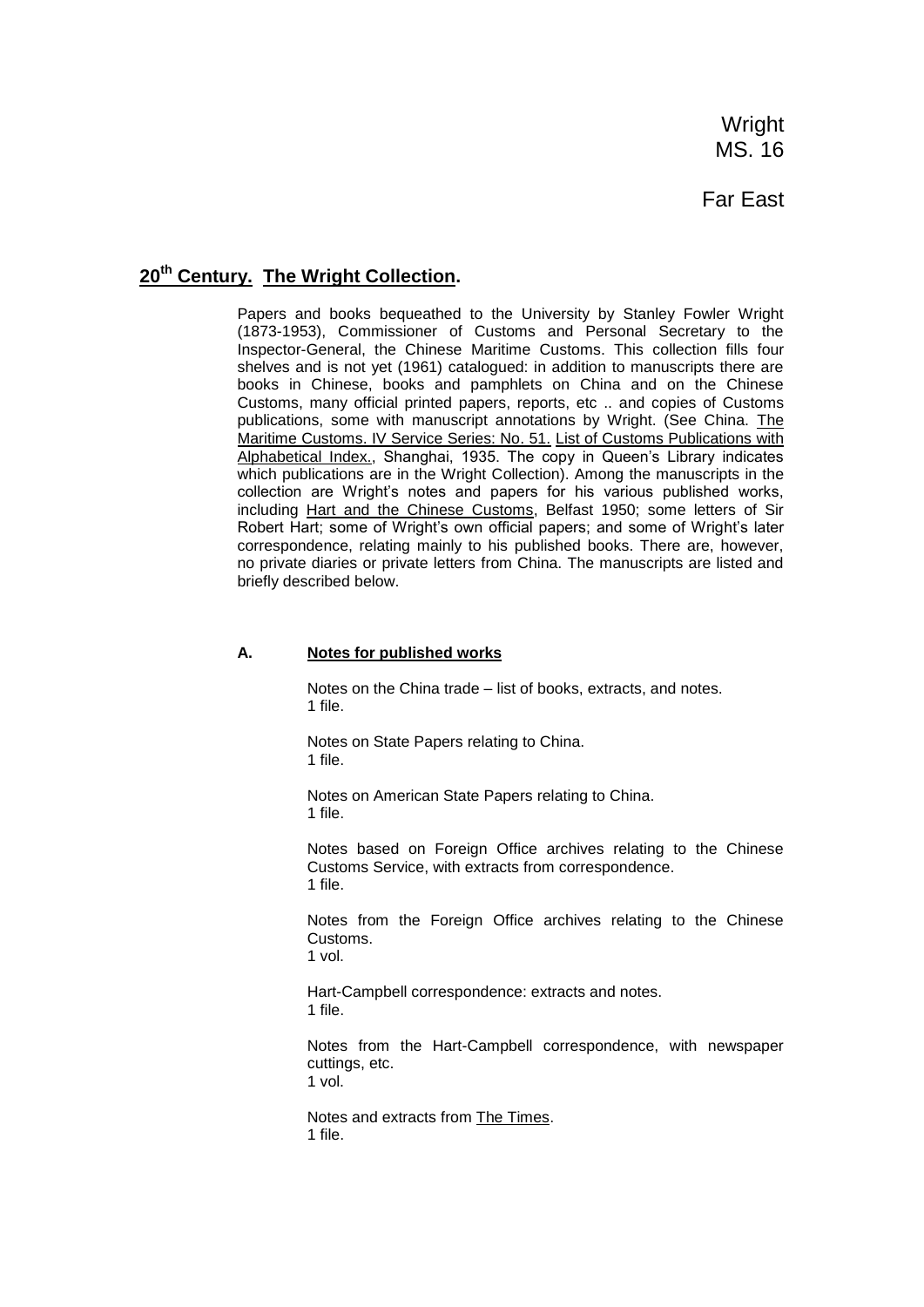Notes on the Chinese Government Agency in London, later the London office of the Inspectorate General of Chinese Maritime Customs (from 1874), with extracts from correspondence with Sir Robert Hart, etc.

1 file.

Telegrams to the Inspector-General from the Non-Resident Secretary, 1884-1886. 1 file.

Eight notebooks of various sizes containing rough notes on the Chinese Customs, with extracts, summaries, etc.

#### **B. Sir Robert Hart's correspondence**

- a. Hart's letters to Capt Forbes 18/9/1866 to 23/8/1871 (copies)
- b. Sir Robert Hart's letters to Paul King of the Chinese Customs. 11 August 1896 – 9 June 1907. 17 letters (originals and copies) in a large envelope.

Letter to Sir Robert Hart from Francis H. Carl, Customs House, Lappau. 27 June 1901. 3pp.

Copies of S/O letters from Sir Robert Hart to Commissioners of Customs and others. January 1904 – February 1908. 4 letterbooks (192, 382, 377 & 378 pp.) with indexes, bound in 2 vols.

Letter from Sir Robert Hart to "Sir Ernest". n.d. 4pp.

#### **C. Stanley F. Wright's private correspondence**

File of correspondence and papers relating to Wright's book China's Struggle for Tariff Autonomy, 1843-1938, Shanghai 1938.

File of correspondence containing letters to Wright and copies of his replies, about the Chinese Customs Service, Sir Robert Hart, etc. 1939-1944

File of correspondence and other papers mainly concerning Hart and the Chinese Customs: most of the letters contain information about Hart, and some include copies of and extracts from his letters, etc. 1944.

File of correspondence containing letters to Wright and copies of his own letters relating to Hart and the Chinese Customs, etc. 1945-1951

Large envelope containing correspondence of Wright with Queen's University, many of the letters relating to the Chinese Customs, Wright's books, etc. 1932-1944, with one or two earlier papers.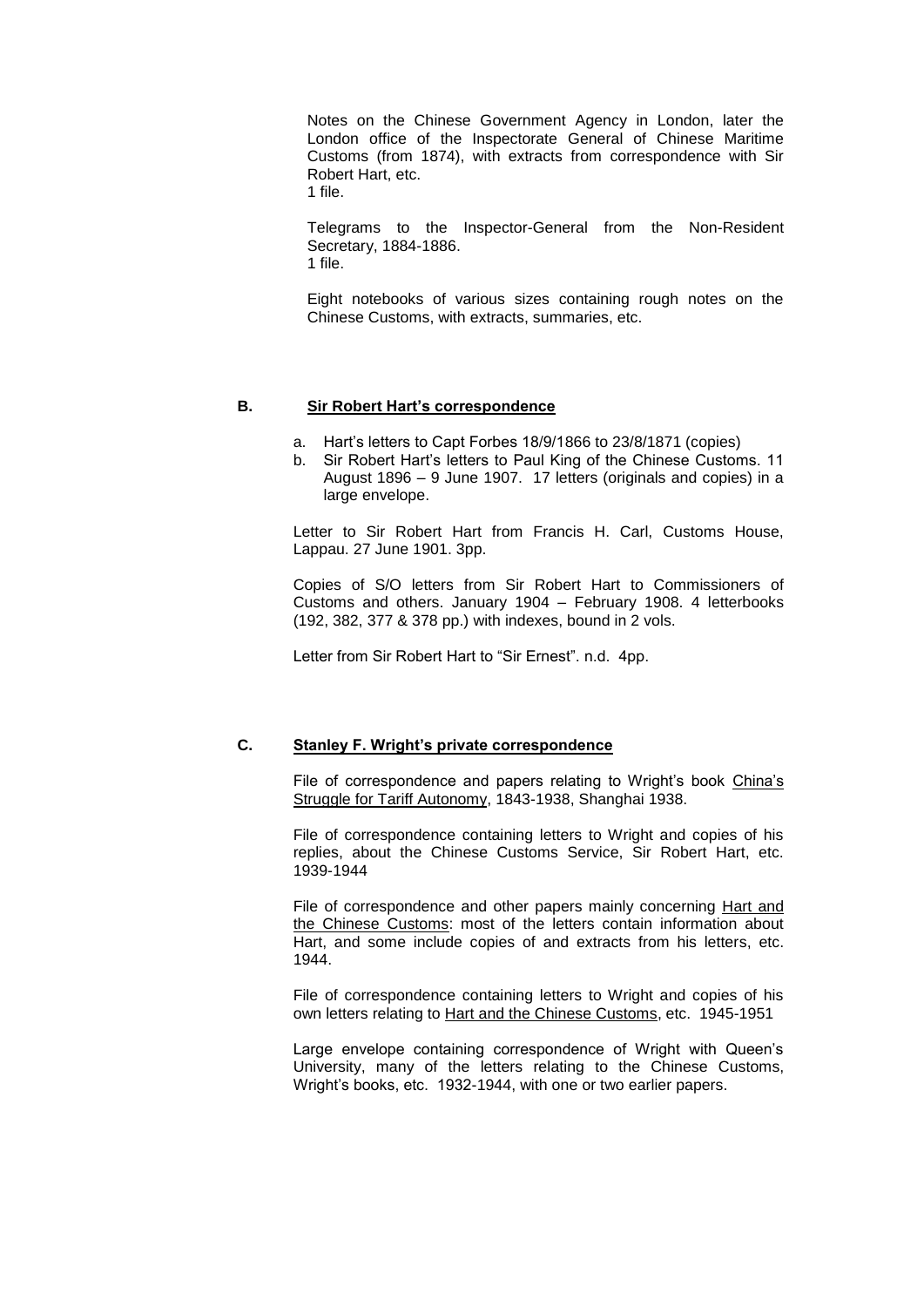## **D. Twelve folders of Wright's papers**

- 1. Notes from the Yule edition of Marco Polo's Travels.
- 2. Notes from the Secretary of State's archives, etc.
- 3. Rough calculations, etc., with some notes and letters.
- 4. Newspaper cuttings, 1927-1928, being reviews of Wright's book The Collection and Disposal of the Maritime and Native Customs since the Revolution of 1911, Shanghai, 1927
- 5. Copy of a memorandum on statistics kept by the Customs, and on tariffs. November 1902.
- 6. Various papers dealing with Customs figures, etc.
- 7. Papers and tables on the collection and disposal of Customs revenues, 1912-1924, with a copy of a dispatch from S. H. Li to Sir Richard Dane about the Hong Kong salt tax, September 1917.
- 8. Various papers, including a memorandum on financial reconstruction, 1920; a memorandum on Chinese finances by F. Aglen; Hart's statement of the extraordinary affairs transacted by him for China, etc; and an account of the origin and growth of the Customs Service.
- 9. Various papers on the Chinese Customs, trade, etc.
- 10. Copies of confidential papers, etc. "Washington Treaty Surtaxes" etc.
- 11. Draft letters and papers from the inspectorate-General of Customs, Peking, 1928, with some newspaper cuttings, 1928- 1937.
- 12. Copies of various official papers, including "Report on the Organisation and Work of the Chinese Maritime Customs Preventive Fleet," Shanghai, 30 March 1938 (20 pp.); and a statement by Sir Frederick Maze about the seizure of the Manchurian Customs House, 21 July 1932.

### **E. Official correspondence and papers of S. F. Wright** (in pamphlet box)

- 1. Copies of two letters to Sir Robert Hart from Jules A. van aalst, about telegraphy. 19 June & 5 August 1901
- 2. "Native and Alien Post Office's, Chinese Despatch to the Inspector-General from the Post Secretary. 18 July 1901.
- 3. Reviews of Wright's books The Collection and Disposal of … Customs Revenue since … 1911, and Kiangsi Native Trade and its Taxation (1920); with newspaper cuttings and the Edwardes/Maze controversy, 1928-1929.
- 4. Various official memoranda, papers, and letters. Mainly 1920s and 1930s.
- 5. "China and the Special Tariff Conference" by Sir Francis Aglen. 10 june 1924. 16 pp.
- 6. Memorandum on the treatment of Customs men to be compulsorily retired. 23 March 1928
- 7. "Chinese Maritime Customs (including Marine Department): nature of Chinese Government control explained. Confidential." Incomplete.
- 8. Letter to Wright, in Belfast, from the Customs, shanghai, 29 May 1939, with copies of correspondence about the balance of trade Shanghai, July 1939.
- 9. Correspondence between Carl Neprud, Sir Frederick Maze and Wright. 1943 & 1944.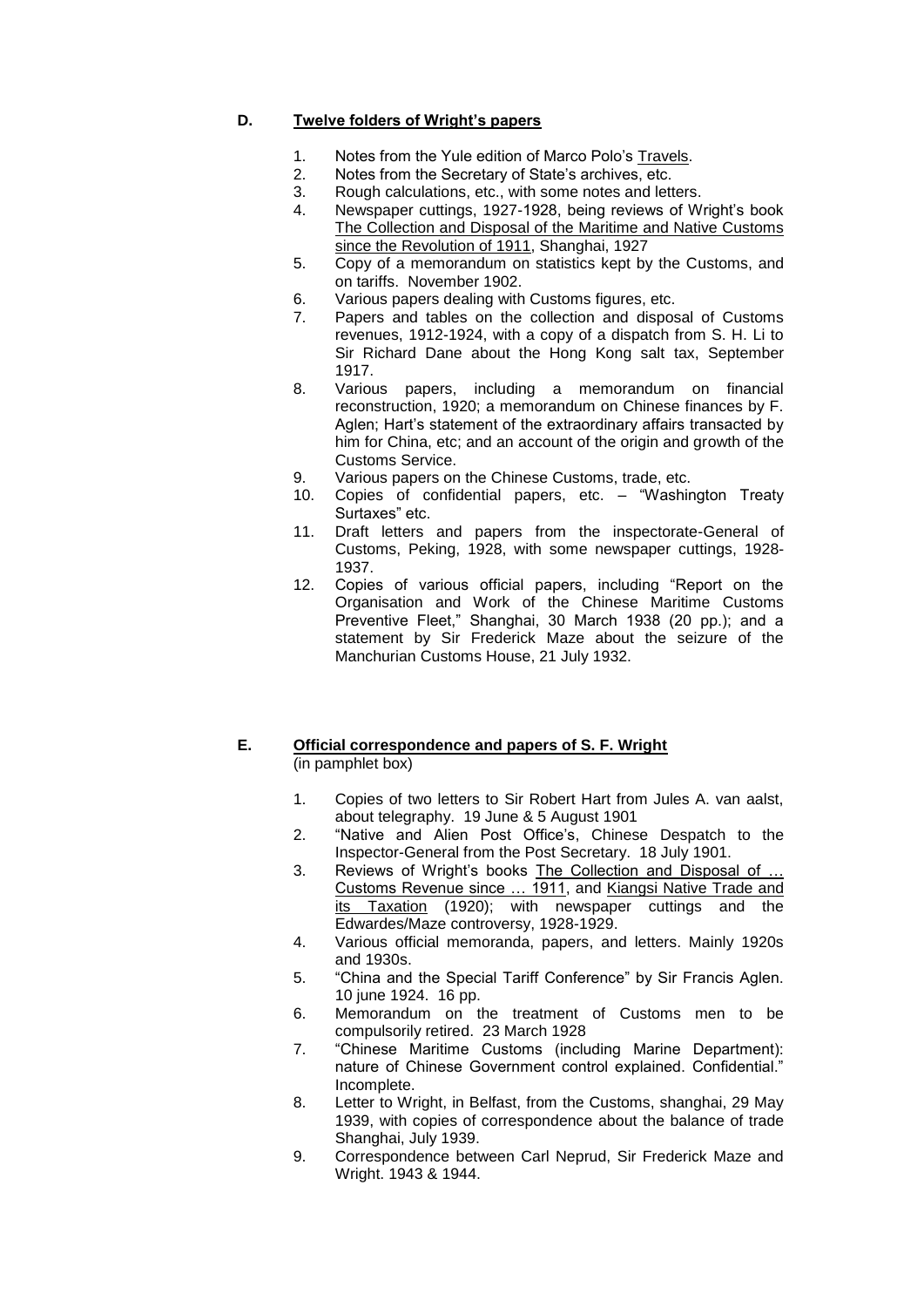### **F. Papers relating to the Chinese Customs. 2 boxes.**

- 1. a. Letters and papers, originals and copies, relating to the work of the Chinese Customs.
	- b. Memorandum on suggested transportation development loan. 1/5/1937. Typescript.
- 2.Translations of extracts from Tariff System in China by Takayanagi; with copies of numerous other letters and papers on the same subject.
- **G.** Translations of Chinese petitions , and of part of Tariff Problems by Tang Meng Chen (95 pp.) In a large envelope.
- **H.** A folder labelled "Financial Secretary" containing letters and papers.
- **I.** A folder containing notes on official correspondence from 1850 onwards; copies of official correspondence and papers, 1894 and 1896; copies of official Customs papers., 1935 and 1938.
- **J.** Copies of despatches, etc. from 1876 onwards. In a large envelope.

## **K. Various loose papers**

- 1. Draft statement, in J.D. Campbell's hand, detailing his recollections of the events surrounding the proposed appointment of Johannes Von Gumpach to a post in China as Professor of Mathematics. Dated Monday, 30<sup>th</sup> July 1866 17 pp.
- 2. Memorandum concerning British commercial relations with China and the establishment of the Inspectorate General of Chinese Imperial Maritime Customs, compiled chiefly from papers presented to Parliament. 17 pp. Annotated.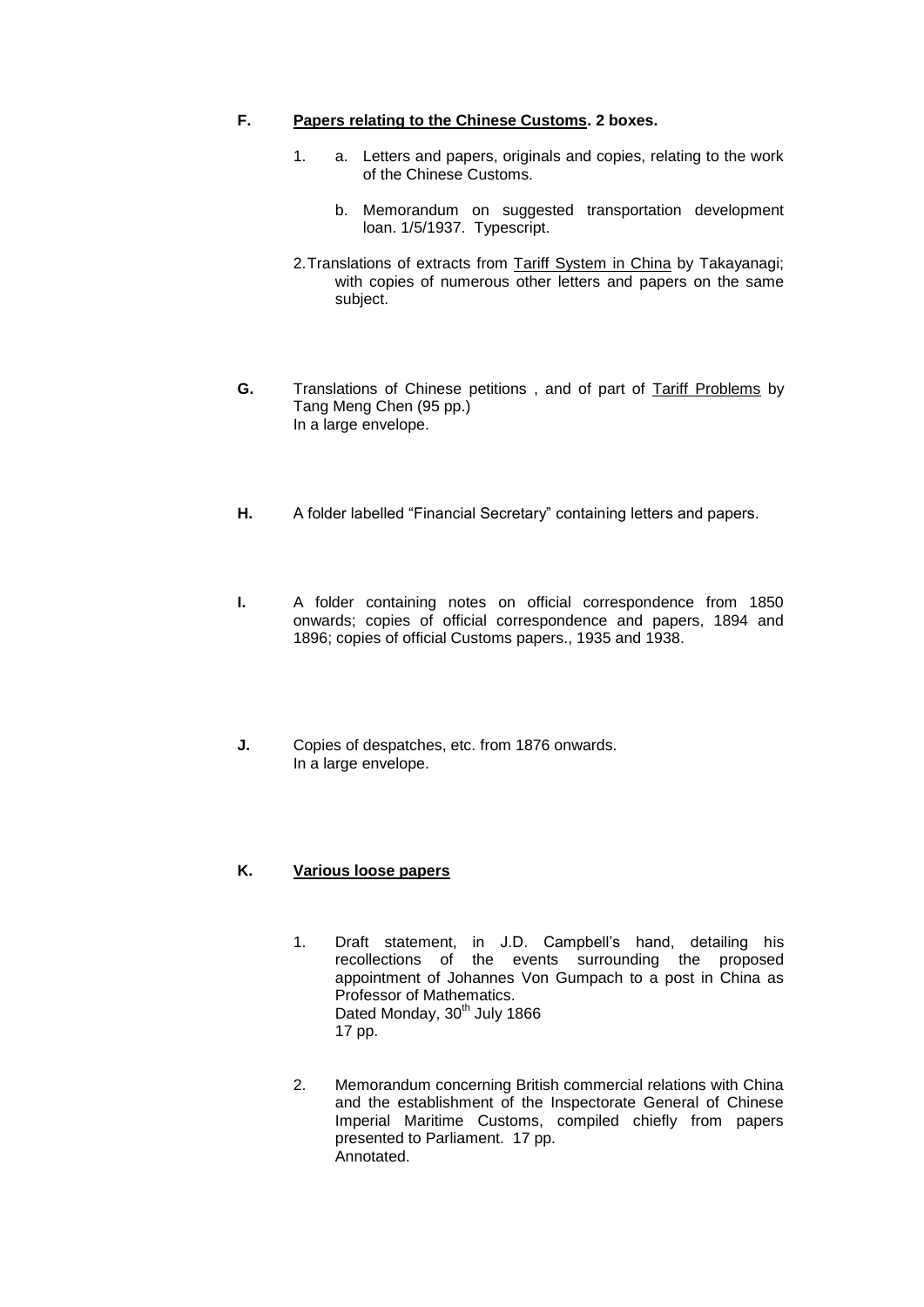Contents:

- 1. Chronological Note
- 2.System before Treaties
- 3.System after British Treaties 1842-3
- 4.Establishment of Foreign Inspectorate of Customs at Shanghai
- 5.Treaty of Tientsin 1858-60 and establishment of Inspectorate General of Chinese Imperial Maritime Customs

Note: Personnel of the Chinese Customs Service

- 3. Letters from the Chamber of Commerce of Shanghai [to the League of Nations representatives] about the Japanese attack on China. 18 May 1932. Typescript. 5pp.
- 4. Report on the Whangpoo Conservancy Board: Navigability of Whangpoo not yet appreciably affected by cessation of dredging operations. Shanghai, July 1938 3 pp
- 5. Miscellaneous papers in envelope.
	- a. Correspondence with the Chamber of Commerce at Shanghae, respecting the Revision of the Treaty of Tien-tsin (Shanghae, February 1, 1869). 9pp.
	- b. Letter to J.D. Campbell (Peking, 29 January, 1907), from<br>Robert E. ?. Personal letter describing his family's Christmas, Robert E. ?. Personal letter describing his family's includes comments about Sir Robert Hart (his health and position in China), the state of China in general. 1 pp.
	- c. Pages from a publication dealing with the Treaty of Tien-tsin (pages 71-76, 81-82, 89). Annotated
	- d. Memo of plan for ? opium ? . Rough draft in Sir Robert Hart's hand. 1 pp.
	- e. Draft statement, in J.D. Campbell's hand, of his career, from his appointment in 1856 by the Duke of Argyll. (no date)
- **L. Hong Kong and the Chinese Customs**, by Stanley F. Wright, Commissioner of Customs, Personal Secretary of the Inspector-General, Shanghai 1930. Confidential. Author's copy with manuscript notes and with loose copies of correspondence, etc., at the back.

(see also MS1/121: Wright, Stanley Fowler. Kiangsi native trade and its taxation. Shanghai, 1919. Typescript. 32cm.)

1. MS16/N

Provenance Information relating to Wright Collection Folder of letters dating from 15<sup>th</sup> June 1945 to 18<sup>th</sup> Feb 1964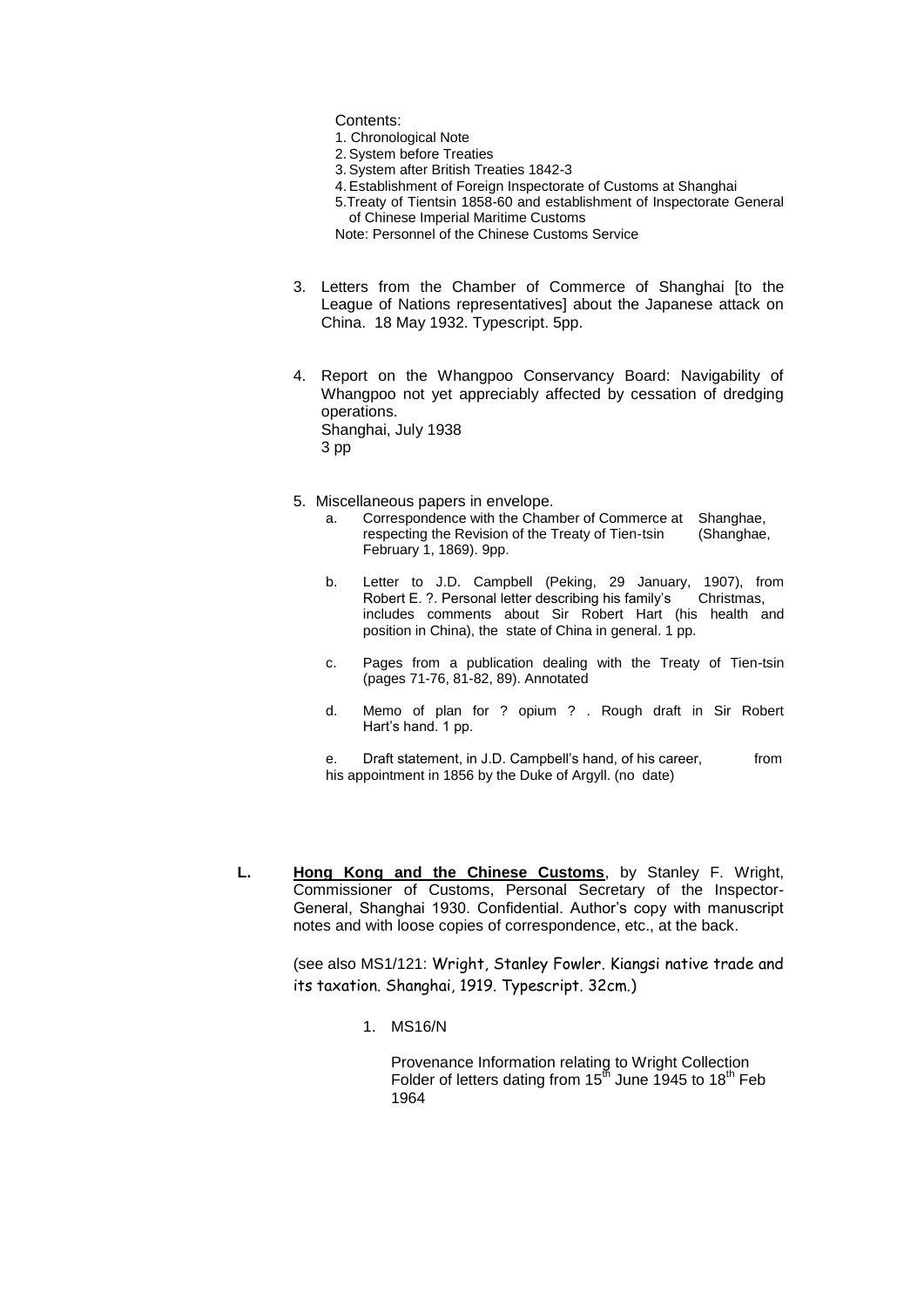- 2. MS 16/L/ii
	- 1. Draft of Hong Kong China Trade and Customs Agreement. Hong Kong Nov.1930 with annotations.
	- 2. (a) Aide-Memoire: Offer of Chinese Government to sign "The Hong Kong China Trade and Customs Agreement" dated 30<sup>th</sup> June 1931 (b) Copies of telegrams dated  $30<sup>th</sup>$  June 1931,  $2<sup>nd</sup>$ July 1931

(c) Copy of letter from Peel to Maze dated 2<sup>nd</sup> July 1931

3. (a) Copy of letter from Sir William Peel, Governor of Hong Kong, regarding Aide-Memoire to Maze, dated 25<sup>th</sup> June 1931

(b)Copy of letter to Sir William Peel dated 25<sup>th</sup> June 1931

(c) Copy of letter to Dr. Soong referring to letter to letter to Peel, dated 25<sup>th</sup> June 1931

(d) Draft of letter to Peel dated  $30<sup>th</sup>$  June 1931 from Dr. Soong

(e)Two copies of a covering letter to Peel dated  $30<sup>th</sup>$ June 1931

- 4. Instructions for issue of a second edition of "Hong Kong and the Chinese Customs" dated  $13<sup>th</sup>$  January 1932
- 5. (a) Draft of letter to Mr. Ensor with corrections and changes in red pen (date stamped  $24<sup>th</sup>$  January 1934)

(b) Letter to Mr. Ensor dated  $24<sup>th</sup>$  January 1934 (Copy for Mr. Wright)

(c) Newspaper cutting dated April 1934 "Chinese Customs in Hong Kong"

(d) Newspaper cutting from South China Morning Post on Hongkong and Tariffs dated 25<sup>th</sup> September 1934

(e) Newspaper cutting from South China Morning Post entitled Smugglers Work, dated 29<sup>th</sup> September 1934

(f) Letter from G.N.Gawler, Office of Chinese Maritime Customs dated 16<sup>th</sup> July 1947.